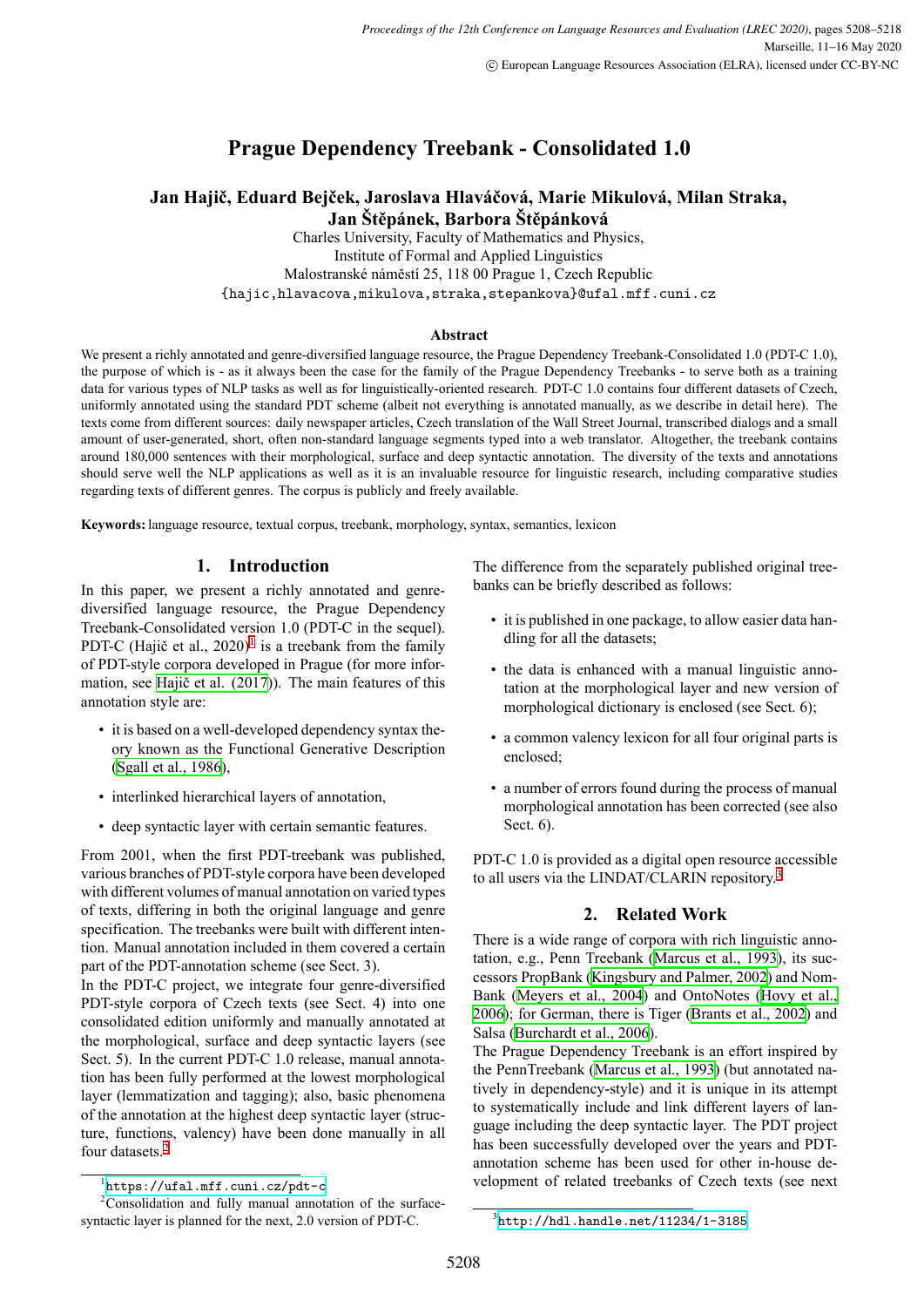<span id="page-1-5"></span>

| Dataset/Type of annotation  | Written        | Translated          | Spoken        | User-generated |  |
|-----------------------------|----------------|---------------------|---------------|----------------|--|
| Audio                       | non-applicable | non-applicable      | provided      | non-applicable |  |
| ASR transcript              | non-applicable | non-applicable      | provided      | non-applicable |  |
| Transcript                  | non-applicable | non-applicable      | manually      | non-applicable |  |
|                             |                | Morphological layer |               |                |  |
| Speech reconstruction       | non-applicable | non-applicable      | manually      | non-applicable |  |
| Lemmatization               | manually       | manually            | manually      | manually       |  |
| <b>Tagging</b>              | manually       | manually            | manually      | manually       |  |
| Surface syntactic layer     |                |                     |               |                |  |
| Dependency structure        | manually       | automatically       | automatically | automatically  |  |
| Surface syntactic functions | manually       | automatically       | automatically | automatically  |  |
| Clause segmentation         | manually       | not annotated       | not annotated | not annotated  |  |
| Deep syntactic layer        |                |                     |               |                |  |
| Deep syntactic structure    | manually       | manually            | manually      | manually       |  |
| Deep syntactic functions    | manually       | manually            | manually      | manually       |  |
| Verbal valency              | manually       | manually            | manually      | manually       |  |
| Nominal valency             | manually       | not annotated       | not annotated | not annotated  |  |
| Grammatemes                 | manually       | not annotated       | not annotated | not annotated  |  |
| Coreference                 | manually       | manually            | manually      | not annotated  |  |
| Topic-focus articulation    | manually       | not annotated       | not annotated | not annotated  |  |
| Bridging relations          | manually       | not annotated       | not annotated | not annotated  |  |
| Discourse                   | manually       | not annotated       | not annotated | not annotated  |  |
| Genre specification         | manually       | not annotated       | not annotated | not annotated  |  |
| Quotation                   | manually       | not annotated       | not annotated | not annotated  |  |
| Multiword expressions       | manually       | not annotated       | not annotated | not annotated  |  |

Table 1: Overview of various types of annotation and their realization in the datasets (new manual annotation made to PDT-C 1.0 is indicated in bold)

Sect. 3) and also for treebanks originating elsewhere: HamleDT([Zeman et al., 2012\)](#page-9-1), Slovene Dependency Treebank([Džeroski et al., 2006](#page-8-7)), Greek Dependency Treebank [\(Prokopidis et al., 2005\)](#page-9-2), Croatian Dependency Treebank([Berović et al., 2012](#page-8-8)), Latin Dependency Treebank [\(Bamman and Crane, 2006](#page-8-9)), and Slovak National Corpus [\(Šimková and Garabík, 2006](#page-9-3)).

#### **3. From PDT to PDT-C**

The first version of the Prague Dependency Treebank (PDT in the sequel) was published in 2001 (Hajič et al., 2001). It only contained annotation at the morphological and surface syntactic layers, and a very small "preview" of how the deep syntactic annotation might look like. The full manual annotation at all three annotation layers including the deep syntactic one is present in the second version, PDT 2.0, published in 2006 (Hajič et al., 2006). The later versions of PDT did not bring more annotated data, but enriched and corrected the annotation of PDT 2.0 data. The latest edition of the core PDT corpus is version 3.5 (Hajič et al., 2018)[4](#page-1-0) encompassing all previous versions, corrections and additional annotation made under various projects between 2006 and 2018 on the original texts (clause segmentation at the surface syntactic layer, annotation of bridging relations, discourse, genre specifications, etc.; see Sect. 5).

A slightly modified (simplified) scenario has been used for

<span id="page-1-0"></span>4 <http://ufal.mff.cuni.cz/pdt3.5>

other PDT-corpora based on Czech texts: Prague Czech-English Dependency Treebank (the latest published versions is PCEDT 2.0 (Hajič et al.,  $2012$ )<sup>[5](#page-1-1)</sup> and PCEDT 2.0 Coref (Nedoluzhko et al., 201[6](#page-1-2))<sup>6</sup>), Prague Dependency Treebank of Spoken Czech (the latest published version is 2.0 (Mikulová et al.,  $2017$  $2017$ )<sup>7</sup>), and unpublished small tree-bank PDT-Faust.<sup>[8](#page-1-4)</sup> In contrast to the original project of PDT, in these treebanks, the morphological and surface syntactic annotations were done automatically, and the manual annotation at the deep syntactic layer is simplified: grammatemes, topic-focus articulation, nominal valency, and other special annotations are absent.

In the PDT-C project, we aim to provide all these included treebanks with full manual annotation at the lower layers and unify and correct annotation at all layers. Specifically, the data in PDT-C 1.0 is (mainly) enhanced with a manual annotation at the morphological layer, consistently across all the four original treebanks (see Sect. 6).

#### **4. Data**

As mentioned above, PDT-C 1.0 consists of four different datasets coming from PDT-corpora of Czech published earlier: dataset of written texts, dataset of translated texts,

<span id="page-1-1"></span><sup>5</sup> <https://ufal.mff.cuni.cz/pcedt2.0>

<span id="page-1-2"></span> $^6$ <https://ufal.mff.cuni.cz/pcedt2.0-coref>

<span id="page-1-3"></span> $^{7}$ <https://ufal.mff.cuni.cz/pdtsc2.0>

<span id="page-1-4"></span><sup>8</sup> <https://ufal.mff.cuni.cz/grants/faust>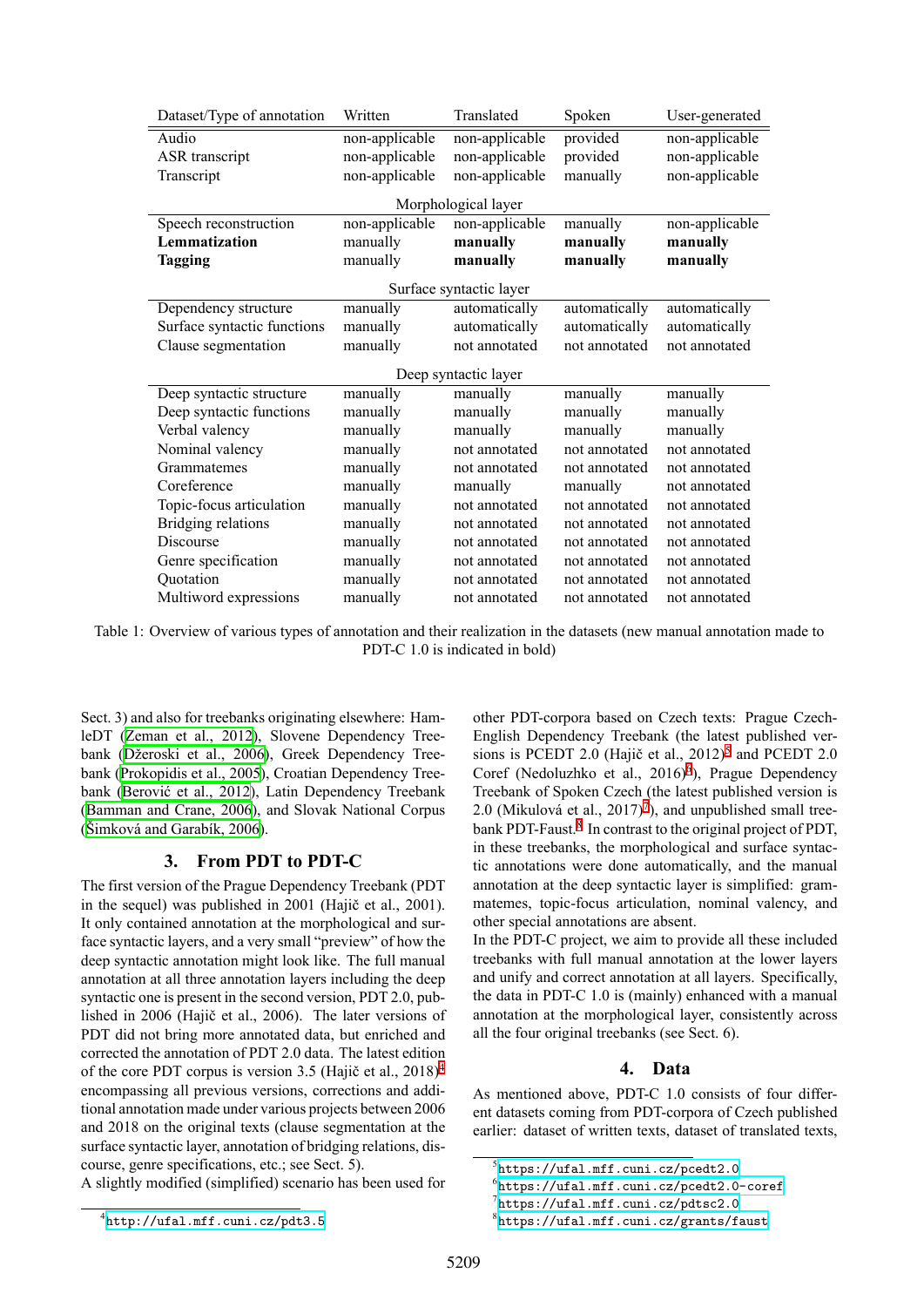|                         | Written   | Translated | Spoken  | Internet | Total            |
|-------------------------|-----------|------------|---------|----------|------------------|
| Morphological layer     | 1.957.247 | 1,162,072  | 742.257 | 33,772   | 3.895.348        |
| Surface syntactic layer | 1,503,739 | 1,162,072  | 742.257 | 33.772   | 3.441.840        |
| Deep syntactic layer    | 833.195   | 1,162,072  | 742.257 |          | 33,772 2,771,296 |

<span id="page-2-0"></span>Table 2: Volume of the datasets (number of tokens, new manual annotation made to PDT-C 1.0 is indicated in bold)

dataset of spoken texts, datasets of user-generated texts. These datasets are described in the following subsections. The data volume is given in Table [2.](#page-2-0) Altogether, the consolidated treebank contains 3,895,348 tokens with manual morphological annotation and 2,771,296 tokens with manual deep syntactic annotation (manual annotation of the surface syntactic layer is contained only in the dataset of written texts and it consists of 1,503,739 tokens). Table [1](#page-1-5) presents an overview of various types of annotation at the three annotation layers (see Sect. 5) in each dataset and the information of the manner in which the annotations was carried out. The newly provided manual morphological annotation made to PDT-C 1.0 is indicated in bold.

The markup used in PDT-C 1.0 is the language-independent Prague Markup Language (PML), which is an XML subset (using a specific scheme) customized for multi-layered linguistic annotation [\(Pajas and Štěpánek, 2008\)](#page-9-4).

# **4.1. Written Data**

The dataset of written texts is based on the core **Prague Dependency Treebank** (Hajič et al., 2018). The data consist of articles from Czech daily newspapers and magazines. The annotation in the PDT dataset is the richest one and it has completely been perfomed manually (cf. Table [1\)](#page-1-5). In PDT-C 1.0, the annotation at the morphological layer has been checked and corrected to reflect the updated morphological annotation guidelines and also to be fully consistent with the morphological dictionary (see Sect. 6).

# **4.2. Translated Data**

The dataset of translated texts comes from the **Prague Czech-English Dependency Treebank** (PCEDT in the sequel (Nedoluzhko et al., 2016)). PCEDT is a (partially) manually annotated Czech-English parallel corpus. The English part consists of the Wall Street Journal sections of the Penn Treebank (Marcus et al., 1999), with the original annotation preserved, but also converted to the PDT-style morphology and dependency syntax annotation. A manually annotated deep syntactic layer was added. The Czech part of PCEDT used in the PDT-C consolidated edition, has been manually (and professionally, with multiple quality control passes) translated from the English original, sentence to sentence([Hajič et al., 2012\)](#page-8-10).

In the PDT-C 1.0 translation dataset coming from PCEDT, there is a simplified manual annotation at the deep syntactic layer. The annotation at surface syntactic layer is still done only by an automatic parser and there is the new manual annotation at the morphological layer (cf. Table [1](#page-1-5)).

# **4.3. Spoken Data**

The dataset of spoken texts is taken from the **Prague Dependency Treebank of Spoken Czech** (PDTSC in sequel (Mikulová et al., 2017)). PDTSC contains slightly moderated testimonies of Holocaust survivors from the Shoa Foundation Visual History Archive<sup>[9](#page-2-1)</sup> and dialogues (two participants chat over a collection of photographs) recorded for the EC-funded Companions project.<sup>[10](#page-2-2)</sup>

The spoken data differs from the other included PDTcorpora mainly in the "spoken" part of the corpus([Mikulová](#page-9-5) [et al., 2017](#page-9-5)). The process starts at the "audio" layer, which contains the audio signal. The next layer contains the transcript as produced by an automatic speech recognition engine (also coming from the Companions project). The word layer contains manual transcription of the recorded speech, and the morphological layer contains the reconstructed, i.e. grammatically corrected version of the sentence. From this point on, annotation on the upper layers is standard (see Sect. 5).

In the PDT-C 1.0 spoken dataset coming from PDTSC, there is also only a simplified manual annotation at the deep syntactic layer, the annotation at surface syntactic layer is still done only automatically and there is the new manual annotation at the morphological layer (cf. Table [1\)](#page-1-5).

# **4.4. User-generated Data**

The dataset of user-generated texts comes from the **PDT-Faust** corpus. PDT-Faust is a small treebank containing short segments (very often with non-standard as well as expressive, obscene and/or vulgar content) typed in by various users on the <reverso.net> webpage for translation.

In the PDT-C 1.0 user-generated content dataset, there is also only a simplified manual annotation at the deep syntactic layer. Compared to the other datasets, there is no annotation of coreference. The annotation at surface syntactic layer is performed automatically and there is the added manual annotation at the morphological layer (cf. Table [1\)](#page-1-5).

# **5. Multi-layer Architecture**

The PDT-annotation scheme, described in detail in [Hajič et](#page-8-0) [al. \(2017](#page-8-0)), has a multi-layer architecture:

- **morphological layer** (m-layer): all tokens of the sentence get a lemma and morphological tag,
- **surface syntactic layer** (a-layer): a dependency tree capturing surface syntactic relations such as subject, object, adverbial, etc.,
- **deep syntactic layer** (t-layer) capturing the deep syntactic relations, ellipses, valency, topic-focus articulation, and coreference. In the process of the further development of the PDT, additional semantic features are being added to the original annotation scheme.

<span id="page-2-2"></span><span id="page-2-1"></span><sup>9</sup> <https://ufal.mff.cuni.cz/cvhm/vha-info.html> <sup>10</sup>[http://cordis.europa.eu/project/rcn/96289\\_en.](http://cordis.europa.eu/project/rcn/96289_en.html) [html](http://cordis.europa.eu/project/rcn/96289_en.html)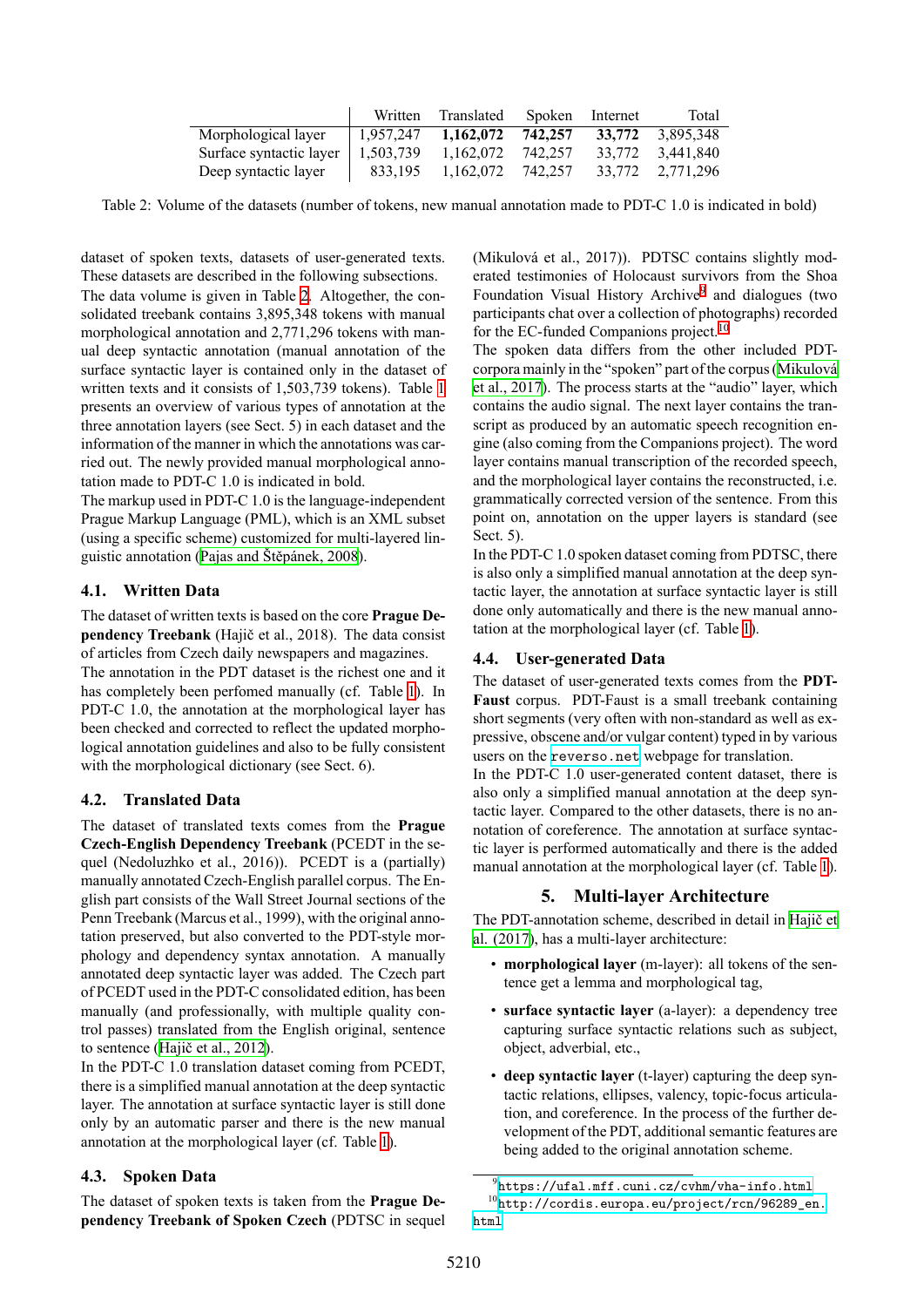<span id="page-3-1"></span>

Figure 1: Linking the layers in PDT-C 1.0

<span id="page-3-2"></span>

Figure 2: Annotation layers added for the spoken language dataset of PDT-C 1.0

In addition to the above-mentioned three (main) annotation layers in the PDT-scenario, there is also the raw text layer (w-layer), where the text is segmented into documents and paragraphs and individual tokens are assigned unique identifiers. As it is mentioned in Sect. 4, there is additional audio and speech recognition layer (z-layer) in the spoken data. In the spoken data part (as opposed to the written corpora), the w-layer is in fact also an "annotated" layer, namely the manually provided transcription of the audio signal.

**Linking the layers**. In order not to lose any piece of the original information, tokens (nodes) at a lower layer are explicitly referenced from the corresponding closest (immediately higher) layer. These links allow for tracing every unit of annotation all the way down to the original text, or to the transcript and audio (in the spoken data). It should be noted that while the inter-layer links are important for visualizing the trees and for training various NLP tools and applications, they are not part of any annotation layer from the theoretical point of view: the linguistic information should, be represented at the higher layer in its terms, without a loss.<sup>[11](#page-3-0)</sup>

Figure [1](#page-3-1) shows the relations between the neighboring layers as annotated and represented in the data. The rendered Czech sentence *Byl by šel do lesa.* ('lit.: He-was would went toforest.') contains past conditional of the verb *jít* ('to go') and a typo. These layers (from the w-layer to the tlayer) are part of all four datsets; the spoken dataset has, in addition, the audio and z-layers as depicted in Fig. [2](#page-3-2). In the following subsections, the manual annotation of the most important phenomena is shortly described.

#### **5.1. Spontaneous Speech Reconstruction**

Spontaneous speech reconstruction is a special type of manual annotation at the morphological layer that only belongs to the spoken data. The purpose of speech reconstruction is to "translate" the input "ungrammatical" spontaneous speech to a written text, before it is tagged and parsed. The transcript is segmented into sentence-like segments and these segments are edited to meet written-text standards, which means cleansing the text from the discourseirrelevant and content-less material (e.g., superfluous connectives and deictic words, false starts, repetitions, etc. are removed) and re-chunking and re-building the original segments into grammatical sentences with acceptable word order and proper morphosyntactic relations between words. For more information about this type of manual annotation see [Hajič et al. \(2008](#page-8-11)) and [Mikulová et al. \(2017\)](#page-9-5).

#### **5.2. Lemmatization and Tagging**

At the morphological layer, a lemma and a tag is assigned to each wordform. The annotation contains no syntactic structure, no attempt is even made to put together e.g. analytical verb forms or other types of multiword expressions. The annotation rules are described in [Mikulová et al. \(2020\)](#page-9-6). There is manual annotation of lemmas and tags in all four datasets of PDT-C 1.0; for the new features, see Sect. 6.

#### **5.3. Surface Syntactic Annotation**

The surface syntactic annotation consists of dependency trees with surface syntactic function (dependency relation) assigned to every edge of the tree. A syntactic function determines the relation between the dependent node and its governing node (which is the node one level "up" the tree, in the standard visualization used in PDT-corpora). The an-notation guidelines are described in [Hajič et al. \(1999\)](#page-8-12).<sup>[12](#page-3-3)</sup> For all the datasets in PDT-C 1.0, the surface syntactic annotation is the results of an automatic dependency parser except for the core written dataset which contains manual annotation of surface syntax, as it was done for its first released version PDT 1.0 (Hajič et al., 2001). Moreover, surface syntactic trees in the written data part are enriched with annotation of clause segmentation (cf. Table [1](#page-1-5)), which was taken from the subsequent releases of PDT([Lopatková et](#page-8-13) [al., 2012](#page-8-13)).

<span id="page-3-3"></span>formation from the morphology is missing (in the pure definition of its elements); consequently, the m-layer and a-layer are often taken together as a "morphosyntactic" annotation layer.

<span id="page-3-0"></span><sup>&</sup>lt;sup>11</sup>An exception is the surface syntactic layer, where certain in-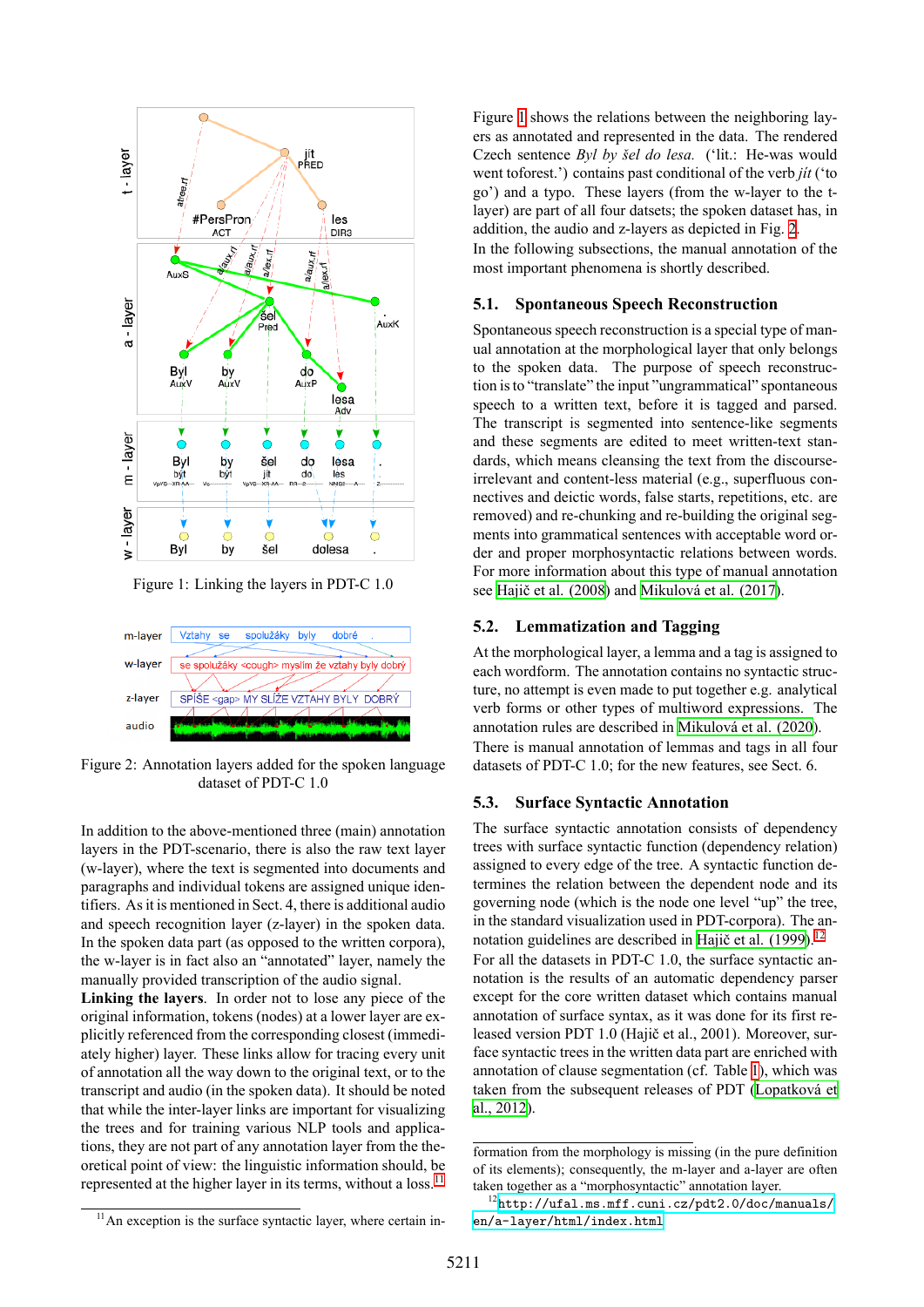#### **5.4. Deep Syntactic Annotation**

One of the important distinctive features of the PDT-style annotation is the fact that in addition to the morphological and surface syntactic layer, it includes complex annotation of deep syntax, with certain semantic features, at the highest layer. Annotation principles used at the deep syntactic layer and the annotation guidelines are described in several annotation manuals([Mikulová et al., 2006a;](#page-8-14) [Mikulová et](#page-8-15) [al., 2006b;](#page-8-15) [Mikulová et al., 2013](#page-9-7); [Mikulová, 2014](#page-9-8)).[13](#page-4-0)

At the deep syntactic layer, every sentence is represented as a rooted tree with labeled nodes and edges. The tree reflects the underlying dependency structure of the sentence. Unlike the lower layers, not all the original tokens are represented at this layer as nodes – the nodes here stand for content words only. Function words (prepositions, auxiliary verbs, etc.) do not have nodes of their own, but their contribution to the meaning of the sentence is not lost – several attributes are attached to the nodes the values of which represent such a contribution (e.g. tense for verbs). Some of the nodes do not correspond to any original token; they are added in case of surface deletions (ellipses). The types of the (semantic) dependency relations are represented by the *functor* attribute attached to all nodes.

#### **5.5. Valency**

The core ingredient in the annotation of the deep syntactic layer is valency, the theoretical description of which, as developed in the framework of Functional Generative Description, is summarized mainly in [Panevová \(1974\)](#page-9-9). The valency criterion divides functors into argument and adjunct functors. There are five core arguments: Actor (ACT), Patient (PAT), Addressee (ADDR), Origin (ORIG) and Effect (EFF). In addition, about 50 types of adjuncts (temporal, local, casual, etc.) are used. For a particular verb (or more precisely, verb sense), a subset of the functors is obligatory, while others are either not present at all or are optional.

The valency lexicon that all the parts of PDT-C use, **PDT-Vallex** ([Hajič et al., 2003;](#page-8-16) [Urešová, 2012\)](#page-9-10), was built in parallel with the manual annotation. It contains over 11,000 valency frames for more than 7,000 verbs which occurred in the datasets. It has been used for consistent annotation of valency: each occurrence of a verb in all corpora is linked to the appropriate valency frame in the lexicon.

#### **5.6. Coreference**

All parts of PDT-C except the user-generated data also capture grammatical and pronominal textual coreference relations (cf. Table [1](#page-1-5)). Grammatical coreference is based on language-specific grammatical rules, whereas in order to resolve textual coreference, contextual knowledge is needed. Textual coreference annotation is based on the "chain principle", the anaphoric entity always referring to the last preceding coreferential antecedent. Coreference can be also cataphoric (point to the text that follows) and coreference links can span multiple sentences([Zikánová et al., 2015](#page-10-0)).

#### **5.7. Grammatemes**

So called grammatemes (described in detail in [Razímová](#page-9-11) [and Žabokrtský \(2006](#page-9-11)), [Panevová and Ševčíková \(2010\)](#page-9-12), [Ševčíková et al. \(2010](#page-9-13))) are attached to some nodes; they provide information about the node that cannot be derived from the deep syntactic structure, the functor and other attributes. Grammatemes are counterparts of those morphological categories which bear relevant deep syntactic or semantic information.

Grammatemes are annotated at the deep syntactic layer only in the core PDT corpus (written texts; cf. Table [1\)](#page-1-5).

#### **5.8. Topic-Focus Articulation**

The information structure of the sentence (its topic-focus articulation) is expressed by various means (intonation, sentence structure, word order). It constitutes one of the basic aspects of the deep syntactic structure (for arguments on the semantic relevance of topic-focus articulation, see [Sgall et](#page-9-0) [al. \(1986\)](#page-9-0)). The semantic basis of the articulation of the sentence into topic and focus is the relation of contextual boundness: a prototypical declarative sentence asserts that its focus holds (or does not hold, as the case may be) about its topic. Within both topic and focus, contextually-bound, contrastive contextually-bound, and non-bound nodes are distinguished([Hajičová et al., 1998\)](#page-8-17).

The nodes at the deep structure layer are ordered according to the degrees of communicative dynamism.<sup>[14](#page-4-1)</sup>

In PDT-C 1.0, topic-focus articulation is captured at the deep syntactic layer only in the core PDT corpus (written text dataset; cf. Table [1](#page-1-5)).

#### **5.9. Additional Annotation**

At the deep syntactic layer in the core PDT part (written dataset), valency of nouns, textual nominal coreference, bridging and discourse relations and other semantic properties of the sentence such as genre specification, multiword expressions, quotation are also annotated. More information of these special annotations can be found in general overview([Mikulová et al., 2013\)](#page-9-7), and also in detailed studies([Lopatková et al., 2012](#page-8-13); [Nedoluzhko and Mírovský,](#page-9-14) [2011](#page-9-14); [Nedoluzhko and Mírovský, 2013](#page-9-15); [Poláková et al.,](#page-9-16) [2012;](#page-9-16) [Bejček and Straňák, 2010](#page-8-18); [Zikánová et al., 2015](#page-10-0)).

#### **6. New Annotation of Morphology**

As it has been already mentioned, the latest published versions of the included datasets have been enhanced in PDT-C 1.0 by a new or corrected manual annotation at the morphological layer (new in translated, spoken, and user-generated data, corrected in the original written dataset). Altogether, there are now 3,895,348 tokens with manual morphological annotation in the PDT-C 1.0 (cf. Table [2\)](#page-2-0).

#### **6.1. Annotation Process**

The annotation is based on a manual disambiguation of an automatic, dictionary-based morphological analysis of the

<span id="page-4-0"></span><sup>13</sup>[http://ufal.mff.cuni.cz/pdt2.0/doc/manuals/en/](http://ufal.mff.cuni.cz/pdt2.0/doc/manuals/en/t-layer/html/index.html) [t-layer/html/index.html](http://ufal.mff.cuni.cz/pdt2.0/doc/manuals/en/t-layer/html/index.html)

<span id="page-4-1"></span><sup>&</sup>lt;sup>14</sup>The nodes at the surface-syntactic layer, as well as at the morphological layer, are of course naturally ordered based on the surface word order.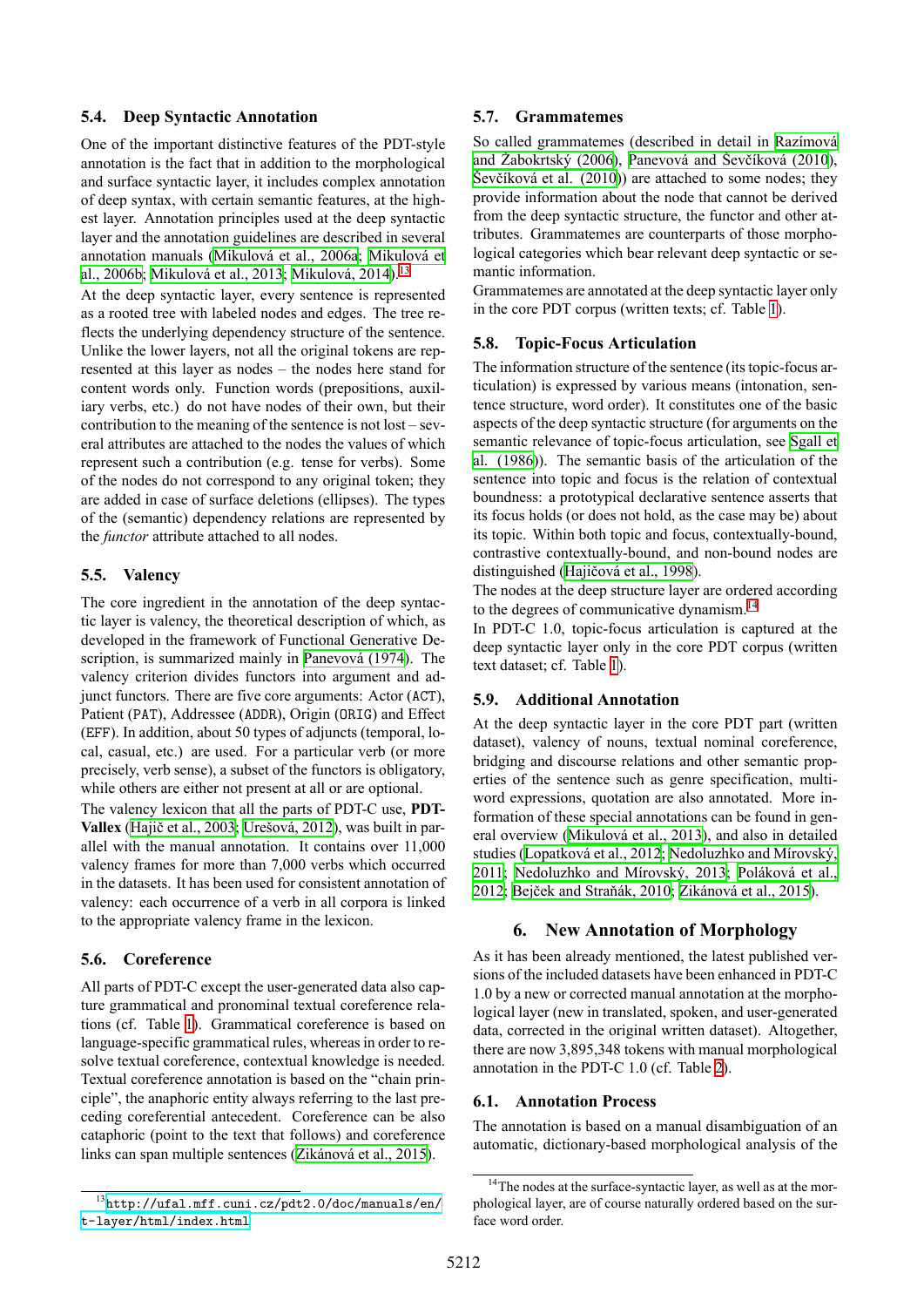annotated texts. For such automatic preprocessing, we use the MorphoDiTa tool [\(Straková et al., 2014\)](#page-9-17).<sup>[15](#page-5-0)</sup>

Key element to annotation consistency at the morphological layer is the Czech morphological dictionary **MorfFlex** (Hajič et al., 2020), which is now an integral part of the PDT-C 1.0 release. The MorfFlex dictionary lists more than 100,000,000 lemma-tag-wordform triples. For each wordform, full inflectional information is coded in a positional tag. Wordforms are organized into entries (*paradigm instances*, or *paradigms* in short) according to their formal morphological behavior. The paradigm (set of wordforms) is identified by a unique lemma. The formal specification of the (original) dictionary is in [Hajič \(2004b](#page-8-19)).

Based on the long-time experience with the usage of the dictionary and the current manual annotation of real data, we proposed to capture some phenomena differently in order to achieve better consistency within the dictionary as well as between the dictionary and the annotated corpora. The changes concern several complicated morphological features of Czech (a brief description of the changes is in the following subsections; for detailed information see [Hlaváčová et al. \(2019](#page-8-20)) and [Mikulová et al. \(2020](#page-9-6))).

In addition, we are enriching the MorfFlex dictionary with new words and wordforms found in the newly annotated texts. Some quantitative characteristics of the amended morphological dictionary and some statistical data about the changes made are tabulated in Tab. [3.](#page-5-1) The number of paradigms that are now different from the original new version (i.e. there is a change in a lemma, comment attached to the lemma, form, and/or tag) is 299,055 paradigms; this means that 28.58% of the dictionary has been modified.

<span id="page-5-1"></span>

| Description                   | Volume    |
|-------------------------------|-----------|
| Paradigms in original version | 1,035,659 |
| Paradigms in new version      | 1,046,422 |
| Paradigms removed             | 3,381     |
| Paradigms added               | 14,144    |
| Paradigms changed             | 299,055   |

Table 3: Statistics on the morphological dictionary and changes made for PDT-C 1.0

**Achieving consistency**. The changes in the dictionary have been projected back into the manually annotated data by repeated re-annotation to guarantee full consistency between all the data and the dictionary.

While the sheer amount of annotated texts did not allow for multiple annotation (e.g., to determine inter-annotator agreement; in general, IAA on morphological annotation is about 97%([Hajič, 2004a](#page-8-21))) to finish in time with regard to the funding available, the consistency of annotation has been checked by a specific module using the information from the morphological dictionary and the annotated data. Within a detailed analysis of consistency between the data

and dictionary, the following cases of inconsistencies are distinguished (they are ordered; a particular case applies only when none of the above cases apply):

- **Full matches**: An analysis of a wordfom (attached lemma and tag) in data fully matches an analysis in the dictionary.
- **Unique lemma, comment change**: Compared to the analysis of a wordform in the data, there is a unique analysis in the dictionary that has same tag, same lemma (including lemma number) but differs in a comment (an additional descriptive element) attached to the lemma.
- **Unique lemma, sense change**: There is a unique analysis in the dictionary that has the same tag and the same lemma, but differs in the lemma index number.
- **Unique lemma, tag change**: There is a unique analysis in the dictionary that has same complete lemma (including lemma index number and comment), but differs in the tag.
- **Unique rest**: There is a unique analysis in the dictionary, and none of the variants above apply.
- **Multiple lemma, comment change**: There are multiple analyses in the dictionary that have the same tag and the same lemma with an index number, but not the comment.
- **Multiple lemma, sense change**: There are multiple analyses in the dictionary that have the same tag and the same lemma but differ in lemma number.
- **Multiple lemma, tag change**: There are multiple analyses in the dictionary that have same complete lemma but differ in tag.
- **Multiple rest**: There are multiple analyses in the dictionary, neither of the above variants apply.
- **No analysis**: There is no analysis in the dictionary for the given wordform.

An inconsistency between data and the dictionary (of all the types listed above) indicates an annotation problem or error in the dictionary. All inconsistencies have been corrected (mostly manually, partially also automatically: e.g., changes in representation of verbal aspect (see below) have been done automatically, since the information has been found elsewhere). There are only full matches now (the first type in the above list), except for a small amount of wordform occurrences in the data that are not in the dictionary (but have manual analysis in the data); this applies mostly to foreign wordfoms and non-standard, sparse forms of Czech.

This now applies to all the four parts of PDT-C 1.0, including the almost 2 millions tokens in the translated, spoken and user-generated data that have been newly manually annotated for lemmas and tags, using the annotation and corrections procedure described herein.

In the written dataset, i.e. in the original data of PDT (where the manual morphological annotation has already been completed for the original PDT 1.0 version (Hajič et al., 2001)), the annotation at the morphological layer has

<span id="page-5-0"></span><sup>15</sup><https://ufal.mff.cuni.cz/morphodita>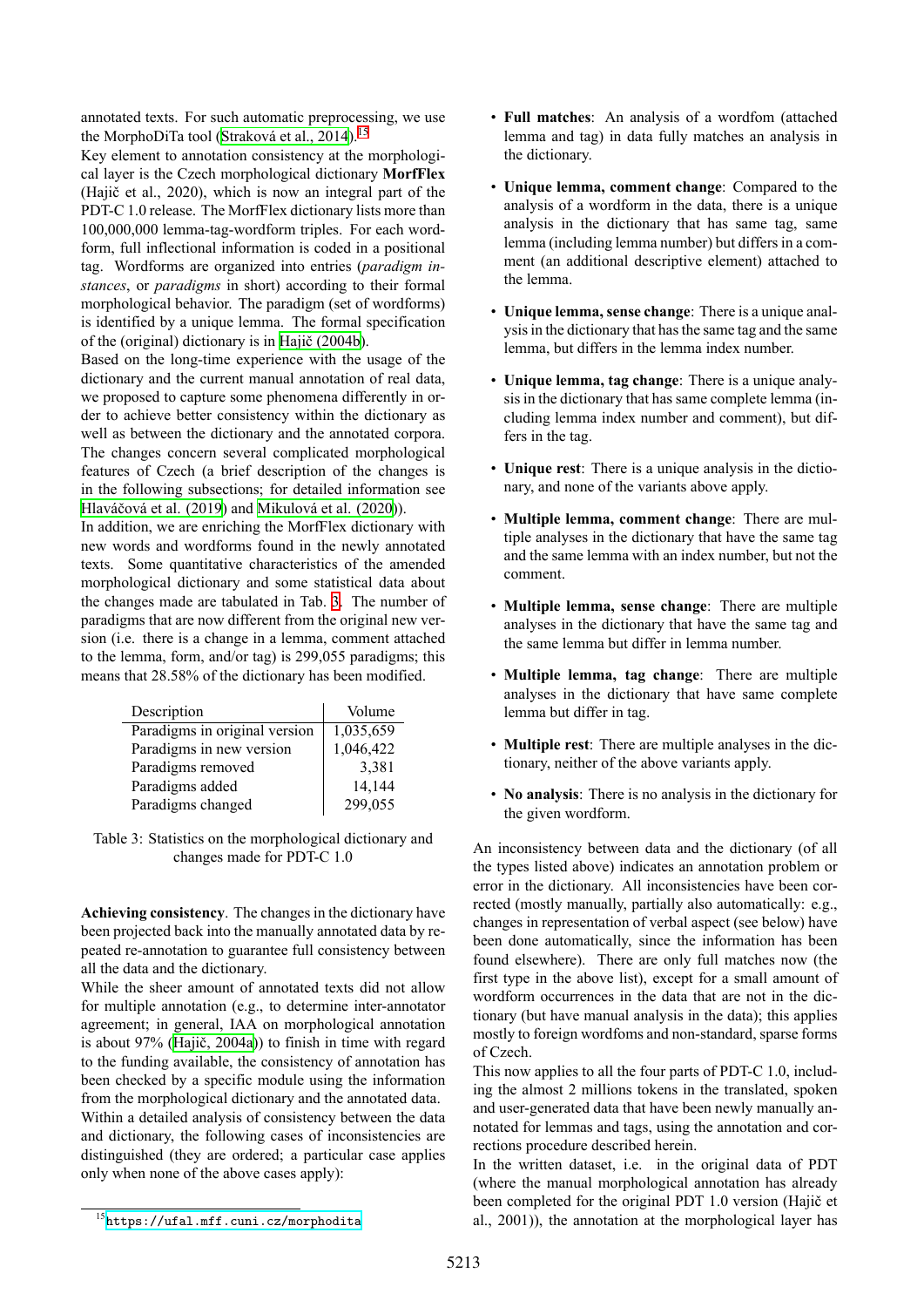<span id="page-6-0"></span>

| Type of inconsistency          | $\frac{0}{0}$ | Forms     |
|--------------------------------|---------------|-----------|
| <b>Full matches</b>            | 75.27%        | 1,473,162 |
| Unique lemma, comment change   | 1.85%         | 36,297    |
| Unique lemma, sense change     | 4.44%         | 86,977    |
| Unique, tag change             | 7.19%         | 140,682   |
| Unique rest                    | 6.71%         | 131,347   |
| Multiple lemma, comment change | $0.00\%$      | $\theta$  |
| Multiple lemma, sense change   | 0.03%         | 591       |
| Multiple, tag change           | 0.25%         | 4,803     |
| Multiple rest                  | 3.73%         | 72,924    |
| No analysis                    | 0.53%         | 10,459    |

Table 4: Analysis of inconsistencies between the original PDT-data and the new version of the MorfFlex dictionary

been checked and corrected to reflect the updated morphological annotation guidelines and also to be fully consistent with the new morphological dictionary. Tab. [4](#page-6-0) quantifies the amount of inconsistencies between the originally annotated data and the new version of the dictionary. All mismatches (25% tokens) have been resolved.

#### **6.2. New Features in Lemmatization**

The *lemma* is a unique identifier of the paradigm. Usually it is the base form of the word (e.g. infinitive for verbs, nominative singular for nouns), possibly followed by a number distinguishing different lemmas with the same spelling.

**Lemma numbering** has been improved and made more consistent. Now, we do not strive to make any distinction between meanings of homonyms. The only differences we want to capture are those of formal morphological nature. It means that we add numbers only to lemmas that have:

- different POS, e.g. *růst-1* as noun ('a growth') and *růst-2* as verb ('to grow'),
- different gender/declension for nouns, e.g. *kredenc-1* as masculine and *kredenc-2* as feminine, even if they have the same meaning ('a cupboard'),
- different aspect and/or conjugation in case of verbs, e.g. *stát-1* with perfective aspect ('to happen') and *stát-2* with imperfective aspect ('to stand').

Thus, we have, e.g., lemma *jeřáb-1* for crane as a bird (animate masculine) and *jeřáb-2* for both a tree and crane as a device for lifting heavy objects (inanimate masculine). We do not distinguish the latter two meanings (tree vs. device), because they do not differ from the inflectional point of view (same declension). There might be a difference in derivation; e.g. the word *jeřábník* (a man who works with a crane-device) is derived from *jeřáb* as a device. This has been delegated to derivational data sources, such as [Vidra et](#page-9-18) [al. \(2019](#page-9-18)); here, we do not to take such derivational, stylistic and semantic differences into account.

**Orthographic and stylistic variants** of a word (e.g., an archaic variant *these*, a standard variant *teze*, and a nonstandard variant *téze* 'thesis') were not tackled uniformly in MorfFlex. Some variants had different paradigms with different lemmas, others were grouped into one paradigm with one common lemma. In the former case there was no connection between the two variant lemmas. The latter case led to the most massive violations of the principles of the dictionary because there were different wordforms with the same tags belonging to the same lemma. We have decided to capture variants in separate paradigms with different lemmas: we select one of the variants as "basic" (the standard one, i.e. *teze*) and other variants (non-standard *téze* and archaic *these*) refer to it in an additional descriptive element, attached to the lemma. We have introduced new codes for marking variants of different style; cf. lemmas of variants of word *teze* in Table [5](#page-6-1).

<span id="page-6-1"></span>

| Wordform   Lemma |                                                   |
|------------------|---------------------------------------------------|
| teze             | teze                                              |
| these            | these ,a $\wedge$ ( $\wedge$ DD**teze)            |
| téze             | téze "h $\bar{\wedge}$ ( $\bar{\wedge}$ GC**teze) |

<span id="page-6-2"></span>Table 5: Capturing stylistic variants: word *teze* 'thesis'

| Position     | Description                  |
|--------------|------------------------------|
| 1            | Part of speech               |
| $\mathbf{2}$ | Detailed part of speech      |
| 3            | Gender                       |
| 4            | Number                       |
| 5            | Case                         |
| 6            | Possessor's gender           |
| 7            | Possessor's number           |
| 8            | Person                       |
| 9            | Tense                        |
| 10           | Degree of comparison         |
| 11           | Negation                     |
| 12           | Voice                        |
| 13           | Verbal aspect                |
| 14           | Aggregate                    |
| 15           | Variant, style, abbreviation |

Table 6: Attributes in positional tags (amended positions are in bold font)

#### **6.3. New Features in Tagging**

Czech is a highly inflectional language. There are 15 categories, encoded in a positional tag, which is a string of 15 characters; every position encodes one morphological category using one character symbol. An overview of the 15 positions is in Table [6](#page-6-2). The categories we have newly defined and/or amended are indicated in bold. Examples of the use of the modified categories are shown in Table  $7<sup>16</sup>$  $7<sup>16</sup>$  $7<sup>16</sup>$ **Foreign words**. Two new POS have been introduced: for foreign words and for segments (see below). Their detailed description can be found in [\(Hlaváčová, 2009](#page-8-22)). Foreign word is such word that is not subject to Czech inflectional system and has no meaning of its own in Czech. The tag contains special values at the POS and detailed POS position, namely F%. There are no other morphological values involved in the tag (cf. the example of wordform *Wall* in Table [7](#page-7-0)).

<span id="page-6-3"></span><sup>&</sup>lt;sup>16</sup>For the original full list of tag categories and values, see e.g. [https://ufal.mff.cuni.cz/pdt/Morphology\\_and\\_](https://ufal.mff.cuni.cz/pdt/Morphology_and_Tagging/Doc/hmptagqr.html) [Tagging/Doc/hmptagqr.html](https://ufal.mff.cuni.cz/pdt/Morphology_and_Tagging/Doc/hmptagqr.html).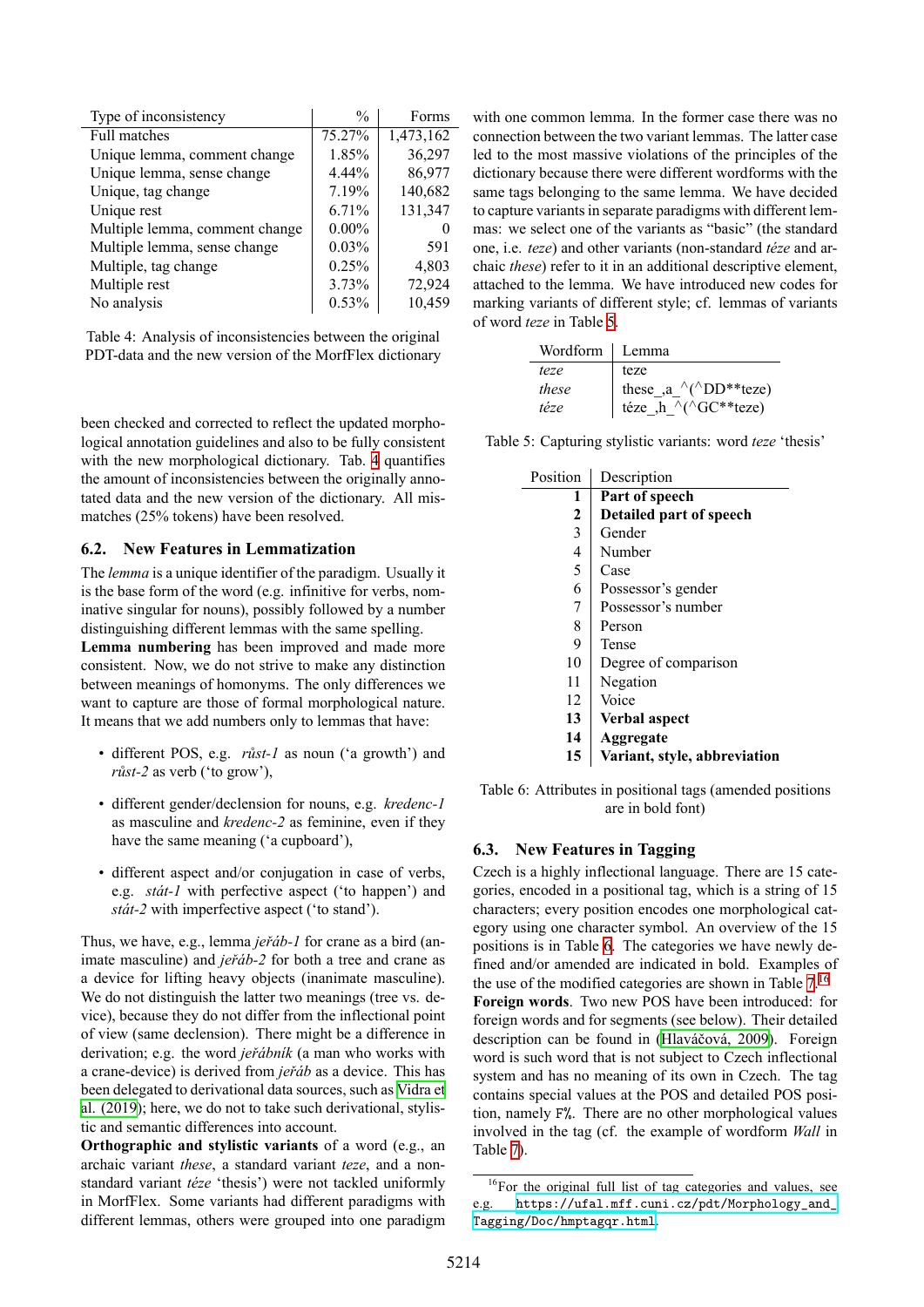<span id="page-7-0"></span>

| Wordform  | Lemma     | Tag                     | Example                                                |
|-----------|-----------|-------------------------|--------------------------------------------------------|
| Wall      | Wall      | $F\%$ -                 | <i>na Wall Street</i> 'on the Wall Street'             |
| česko     | česko     | $S2--$<br>––– A – – – – | česko-ruská kniha 'Czech-Russian book'                 |
| kou       | ka        | $SNFS7---A---A$         | <i>s manželem/kou</i> 'with husband/wife'              |
| připravil | připravit | $VpYS---R-AAP--$        | Připravil návrh. '[He] has prepared a proposal.'       |
| proň      | on        | $P5ZS4--3---p-$         | Zije proň. '[He] lives for him.'                       |
|           | strana    |                         | NNFXX-----A--- <u>a</u>   <i>na s. 12</i> 'at page 12' |

Table 7: Examples of annotation (amended positions/values are underlined)

**Segments** are incomplete words. In order to understand them, they must be joined with another string or word to create a complete word. We have created a new POS with the code S for them. According to their position in the complete word, we distinguish prefixal and suffixal segments. The tag of the prefixal segments has the code 2 at the 2nd position (cf. the wordform *česko* in Table [7\)](#page-7-0). The suffixal segments express an affiliation to a specific POS. Thus, all the inflectional categories that describe the whole wordform, except for the first one (which is S), are filled in the tag (cf. wordform *kou* in Table [7](#page-7-0)).

**Aspect**. The verbal aspect was not part of the tag, the information was included in the dictionary in a form of an additional field attached to lemmas. We have added the information about the aspect directly to the tag, to its 13th position, which had been kept free as a reserve. The values are: P for perfective verbs, I for imperfective ones and B for verbs with both aspects. There is an example of verbal wordform *připravil* in Table [7](#page-7-0).

**Aggregates**. New solution has also been implemented for so-called aggregates. An aggregate is a wordform created by combining two or more forms (components of the aggregate) into one and cannot be simply assigned any POS (e.g. wordform *proň* consists of a pronoun *on* ('he') and the joined preposition *pro* ('for')). The tag describes the main component of the aggregate (i.e the pronoun *on*) and the joined components are coded at the free 14th position of the tag (for joined preposition *pro*, there is value p; cf. wordform *proň* in Table [7](#page-7-0)).

**Stylistic variants, abbreviations**. For marking stylistic variants of a wordform (e.g. both *orli* and *orlové* ('eagles') are the wordforms of the noun *orel* ('eagle') and express plural masculine nominative), we use the 15th position of the tag, as has been done before. The main difference lies in the fact that now we use this position strictly for variants of wordform. Numbers 1 to 4 mark standard variants, while numbers 5 to 9 relate to substandard ones. We have also added new values – letter  $a$ ,  $b$  and  $c -$  to the 15th position of the tag for marking abbreviation of a (single) word which is captured as a special wordform of the paradigm of that word (cf. abbreviation *s* ('p') which abbreviates word *strana* ('page') in Table [7](#page-7-0)).

# **7. Conclusion and Future Work**

A large, combined genre-diversified treebank resource for Czech with enhanced morphological annotation has been presented, which increases the amount of morphologically annotated data for Czech almost twofold, to nearly 4 million tokens. PDT-C 1.0 will be published under an open license in the first months of 2020, together with the morphological and valency lexicons related to the annotation. A large number of changes has been made not only to the data, but also to the morphological dictionary MorfFlex, and consistency is now assured across all of the four original datasets. In the near future, the combined corpus will be used for building a new model for Czech morphological disambiguation tool MorphoDiTa, which will in turn be used for automatic POS and morphological annotation of all the Czech corpora available in the Kontext KWIC tool at the LINDAT/CLARIAH-CZ research infrastructure.<sup>[17](#page-7-1)</sup> It will also be made available again for the Czech National Corpus[18](#page-7-2) to re-annotate its corpora with a more accurate POS and morphology. The whole PDT-C 1.0 will also be avail-able for advanced search in the PML-TO tool.<sup>[19](#page-7-3)</sup>

On the annotation side, surface syntactic annotation of the three so far manually unannotated datasets from the PDT-C 1.0 will be tackled next, again in order to increase the amount of data available to train dependency parsers for Czech. Having both morphology as well as dependency syntax annotated will then allow to increase the amount of Czech data in the Universal Dependencies [\(Nivre et al.,](#page-9-19) [2016\)](#page-9-19) collection to almost 5 million; the conversion to the UD style of annotation will be straightforward, as it was already in the case of PDT [\(Zeman, 2015](#page-9-20)).

# **Acknowledgements**

The research and language resource work reported in the paper has been supported by the LINDAT/CLARIN and LINDAT/CLARIAH-CZ projects funded by Ministry of Education, Youth and Sports of the Czech Republic (projects LM2015071, LM2018101 and EF16 013/0001781). The original annotation has been supported by multiple projects in the past, funded both nationally by the Ministry of Education, Youth and Sports of the Czech Republic and the Czech Science Foundation, such as Projects No. VS96151, LN00A063, LC536, LM2010013, GA405/96/0198, GV405/96/K214), as well as projects funded by the European Commission in the 6th and 7th Framework Programmes and the H2020 Programme that in part added certain language resources, such as the Companions and Khresmoi Integrated Projects, the Faust STREP and several others.

<span id="page-7-1"></span><sup>17</sup><https://clariah.lindat.cz>

<span id="page-7-2"></span><sup>18</sup><https://www.korpus.cz>

<span id="page-7-3"></span> $^{19}$  <br><https://lindat.mff.cuni.cz/services/pmltq>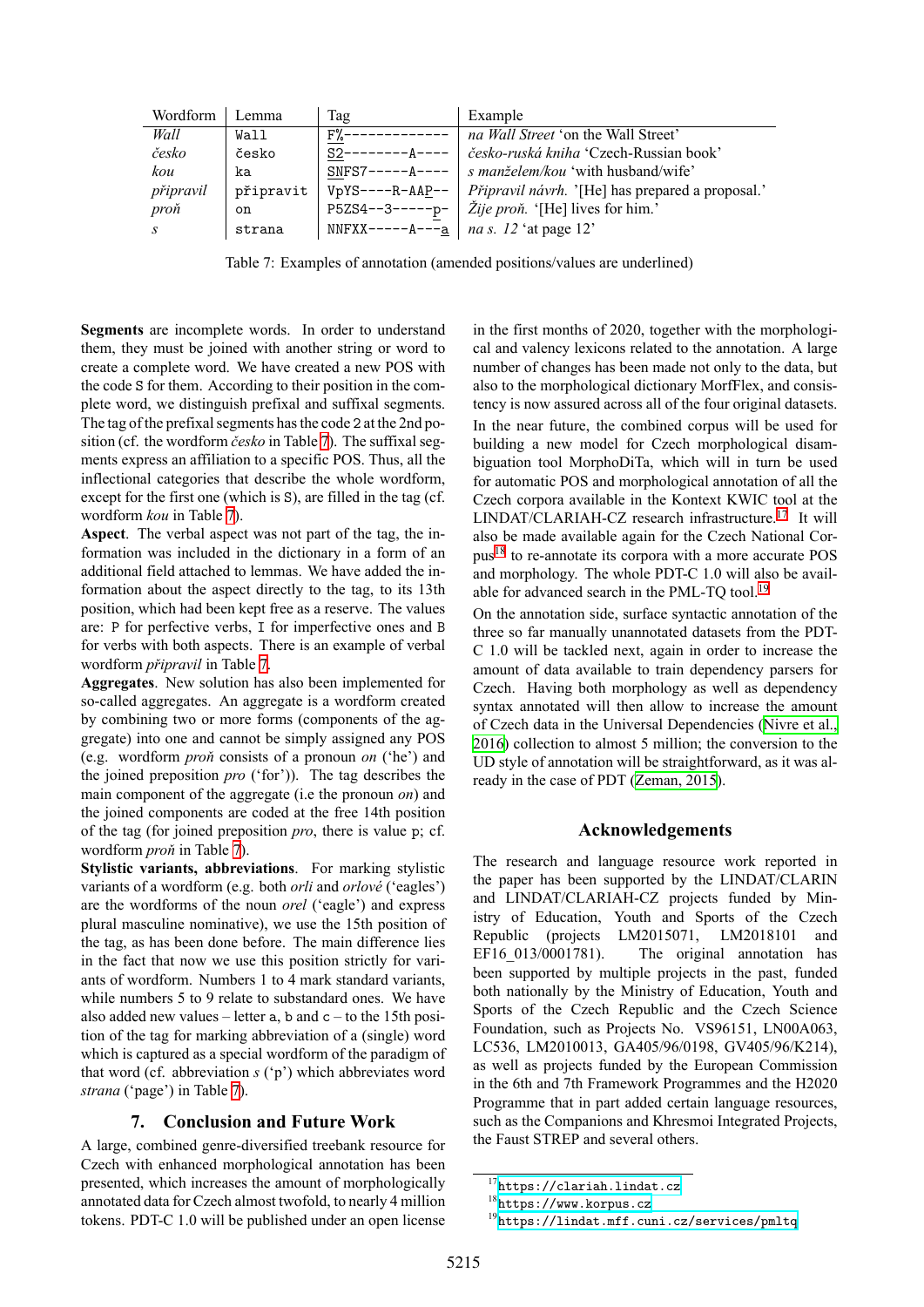#### **Bibliographical References**

- <span id="page-8-9"></span>Bamman, D. and Crane, G. (2006). The design and use of a Latin dependency treebank. In *Proceedings of the Fifth Workshop on Treebanks and Linguistic Theories (TLT 2006)*, pages 67–78, Prague, Czech Republic.
- <span id="page-8-18"></span>Bejček, E. and Straňák, P. (2010). Annotation of multiword expressions in the Prague Dependency Treebank. *Language Resources and Evaluation*, 44(1-2):7–21.
- <span id="page-8-8"></span>Berović, D., Agić, Ž., and Tadić, M. (2012). Croatian dependency treebank: Recent development and initial experiments. In *Proceedings of the Eighth International Conference on Language Resources and Evaluation (LREC 2012)*, pages 1902–1906, Istanbul, Turkey. European Language Resource Association (ELRA).
- <span id="page-8-5"></span>Brants, S., Dipper, S., Hansen, S., Lezius, W., and Smith, G. (2002). The TIGER treebank. In *Proceedings of The First Workshop on Treebanks and Linguistic Theories (TLT 2002)*, Sozopol, Bulgaria.
- <span id="page-8-6"></span>Burchardt, A., Erk, K., Frank, A., Kowalski, A., Padó, S., and Pinkal, M. (2006). The SALSA corpus: a German corpus resource for lexical semantics. In *Proceedings of the 5th International Conference on Language Resources and Evaluation (LREC 2006)*, pages 969–974, Genova, Italy. European Language Resources Association (ELRA).
- <span id="page-8-7"></span>Džeroski, S., Erjavec, T., Ledinek, N., Pajas, P., Žabokrtsky, Z., and Žele, A. (2006). Towards a Slovene dependency treebank. In *Proceedings of the Fifth International Conference on Language Resources and Evaluation (LREC 2006)*, Genova, Italy. European Language Resource Association (ELRA).
- <span id="page-8-12"></span>Hajič, J., Panevová, J., Buráňová, E., Urešová, Z., and Bémová, A. (1999). Annotation at analytical level. Technical report, Institute of Formal and Applied Linguistics, Charles University, Prague, Czech Republic.
- <span id="page-8-16"></span>Hajič, J., Panevová, J., Urešová, Z., Bémová, A., Kolářová, V., and Pajas, P. (2003). PDT-VALLEX: Creating a large-coverage valency lexicon for treebank annotation. In *Proceedings of The Second Treebanks and Linguistic Theories Workshop (TLT 2003)*, pages 57–68, Vaxjo, Sweden. Vaxjo University Press.
- <span id="page-8-11"></span>Hajič, J., Cinková, S., Mikulová, M., Pajas, P., Ptáček, J., Toman, J., and Urešová, Z. (2008). PDTSL: An annotated resource for speech reconstruction. In *Proceedings of the 2008 IEEE Workshop on Spoken Language Technology*, pages 93–96, Goa, India.
- <span id="page-8-10"></span>Hajič, J., Hajičová, E., Panevová, J., Sgall, P., Bojar, O., Cinková, S., Fučíková, E., Mikulová, M., Pajas, P., Popelka, J., Semecký, J., Šindlerová, J., Štěpánek, J., Toman, J., Urešová, Z., and Žabokrtský, Z. (2012). Announcing Prague Czech-English Dependency Treebank 2.0. In *Proceedings of the Eight International Conference on Language Resources and Evaluation (LREC 2012)*, pages 3153–3160, Istanbul, Turkey. European Language Resources Association (ELRA).
- <span id="page-8-0"></span>Hajič, J., Hajičová, E., Mikulová, M., and Mírovský, J., (2017). *Handbook on Linguistic Annotation*, chapter Prague Dependency Treebank, pages 555–594. Springer Verlag, Dordrecht, Netherlands.
- <span id="page-8-21"></span>Hajič, J. (2004a). *Complex Corpus Annotation: The Prague Dependency Treebank*. Jazykovedný ústav Ľ. Štúra, SAV, Bratislava, Slovakia.
- <span id="page-8-19"></span>Hajič, J. (2004b). *Disambiguation of Rich Inflection (Computational Morphology of Czech)*. Karolinum, Prague, Czech Republic.
- <span id="page-8-17"></span>Hajičová, E., Sgall, P., and Partee, B. (1998). *Topic-focus articulation, tripartite structures, and semantic content*. Kluwer Academic Publishers, Dordrecht, Boston.
- <span id="page-8-20"></span>Hlaváčová, J., Mikulová, M., Štěpánková, B., and Hajič, J. (2019). Modifications of the Czech morphological dictionary for consistent corpus annotation. *Jazykovedný časopis / Journal of Linguistics*, 70(2):380–389.
- <span id="page-8-22"></span>Hlaváčová, J. (2009). *Formalizace systému české morfologie s ohledem na automatické zpracování českých textů*. Charles University, Faculty of Arts, Prague, Czech Republic.
- <span id="page-8-4"></span>Hovy, E., Marcus, M., Palmer, M., Ramshaw, L., and Weischedel, R. (2006). Ontonotes: The 90% solution. In *Proceedings of the Human Language Technology Conference of the NAACL, Companion Volume: Short Papers*, NAACL-Short '06, pages 57–60, Stroudsburg, PA, USA. Association for Computational Linguistics.
- <span id="page-8-2"></span>Kingsbury, P. and Palmer, M. (2002). From TreeBank to PropBank. In *Proceedings of the Second International Conference on Language Resources and Evaluation (LREC 2002)*, pages 1989–1993, Las Palmas, Canary Islands, Spain. European Language Resources Association (ELRA).
- <span id="page-8-13"></span>Lopatková, M., Homola, P., and Klyueva, N. (2012). Annotation of sentence structure: Capturing the relationship between clauses in Czech sentences. *Language Resources and Evaluation*, 46(1):25–36.
- <span id="page-8-1"></span>Marcus, M., Santorini, B., and Marcinkiewicz, M. A. (1993). Building a large annotated corpus of English: The Penn Treebank.
- <span id="page-8-3"></span>Meyers, A., Reeves, R., Macleod, C., Szekely, R., Zielinska, V., Young, B., and Grishman, R. (2004). Annotating Noun Argument Structure for NomBank. In *Proceedings of the 4th International Conference on Language Resources and Evaluation (LREC 2004)*, pages 803–806, Lisbon, Portugal. European Language Resources Association (ELRA).
- <span id="page-8-14"></span>Mikulová, M., Bémová, A., Hajič, J., Hajičová, E., Havelka, J., Kolářová, V., Kučová, L., Lopatková, M., Pajas, P., Panevová, J., Razímová, M., Sgall, P., Štěpánek, J., Urešová, Z., Veselá, K., and Žabokrtský, Z. (2006a). Annotation on the tectogrammatical level in the Prague Dependency Treebank. Annotation manual. Technical Report 30, Institute of Formal and Applied Linguistics, Charles University, Prague, Czech Republic.
- <span id="page-8-15"></span>Mikulová, M., Bémová, A., Hajič, J., Hajičová, E., Havelka, J., Kolářová, V., Kučová, L., Lopatková, M., Pajas, P., Panevová, J., Ševčíková, M., Sgall, P., Štěpánek, J., Urešová, Z., Veselá, K., and Žabokrtský, Z. (2006b). Annotation on the tectogrammatical level in the Prague Dependency Treebank. Reference book. Technical Report 32, Institute of Formal and Applied Linguistics, Charles University, Prague, Czech Republic.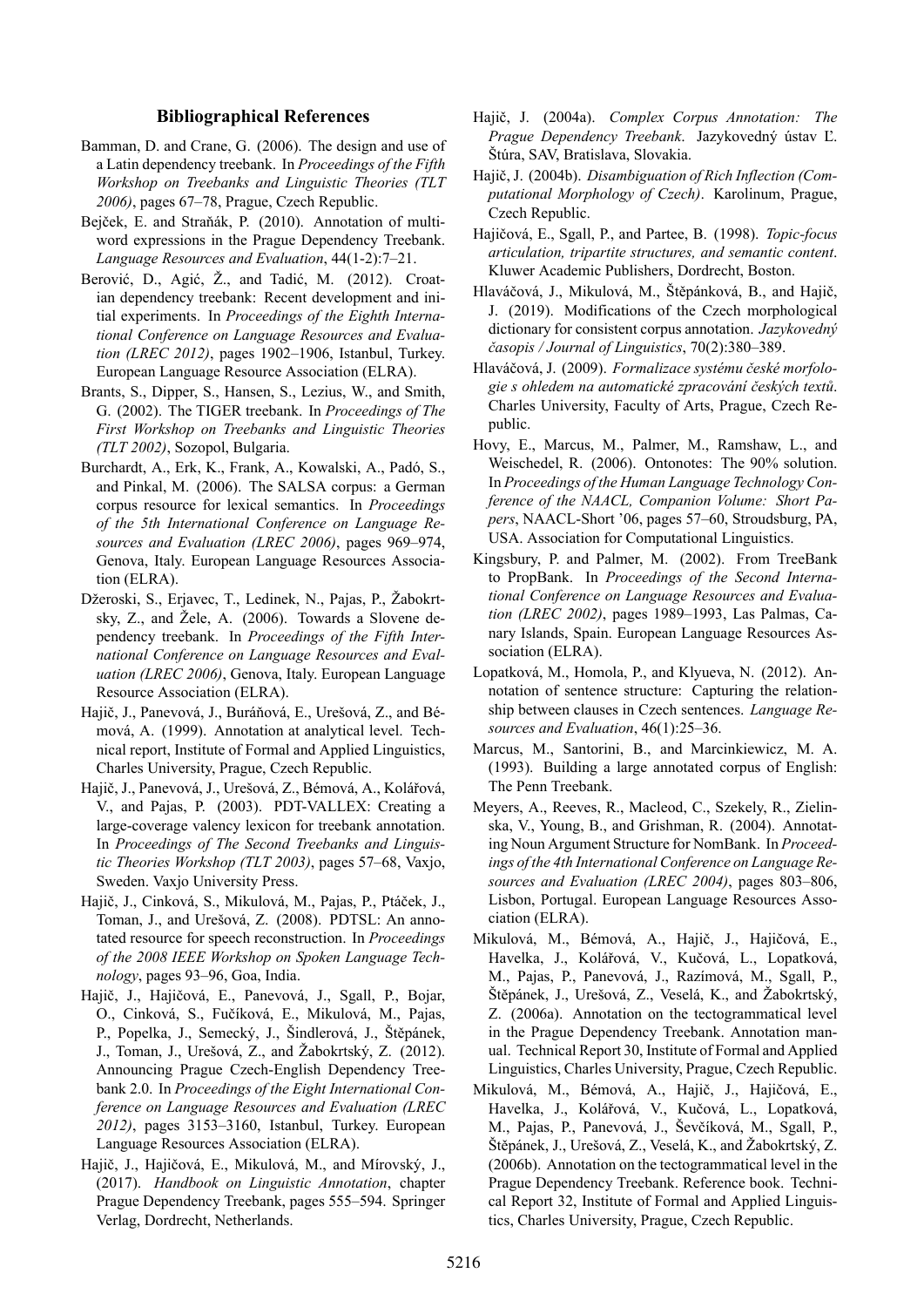- <span id="page-9-7"></span>Mikulová, M., Bejček, E., Mírovský, J., Nedoluzhko, A., Panevová, J., Poláková, L., Straňák, P., Ševčíková, M., and Žabokrtský, Z. (2013). From PDT 2.0 to PDT 3.0 (modifications and complements). Technical Report TR-2013-54, Institute of Formal and Applied Linguistics, Charles University, Prague, Czech Republic.
- <span id="page-9-5"></span>Mikulová, M., Mírovský, J., Nedoluzhko, A., Pajas, P., Štěpánek, J., and Hajič, J. (2017). PDTSC 2.0 - Spoken corpus with rich multi-layer structural annotation. In *Text, Speech, and Dialogue, 20th International Conference, TSD 2017*, Lecture Notes in Computer Science, pages 129–137, Cham / Heidelberg / New York / Dordrecht / London. Springer.
- <span id="page-9-8"></span>Mikulová, M. (2014). Annotation on the tectogrammatical level. Additions to annotation manual (with respect to PDTSC and PCEDT). Technical Report TR-2013-52, Institute of Formal and Applied Linguistics, Charles University, Prague, Czech Republic.
- <span id="page-9-6"></span>Mikulová, M., Hlaváčová, J., Hajič, J., Hana, J., Hanová, H., Hladká, B., Štěpánková, B., and Zeman, D. (2020). Manual for morphological annotation, Revision for the Prague Dependency Treebank - Consolidated 1.0. Technical Report TR-2020-64, Institute of Formal and Applied Linguistics, Charles University, Prague, Czech Republic.
- <span id="page-9-14"></span>Nedoluzhko, A. and Mírovský, J. (2011). Annotating extended textual coreference and bridging relations in the Prague Dependency Treebank. Technical Report 44, Institute of Formal and Applied Linguistics, Charles University, Prague, Czech Republic.
- <span id="page-9-15"></span>Nedoluzhko, A. and Mírovský, J. (2013). How dependency trees and tectogrammatics help annotating coreference and bridging relations in Prague Dependency Treebank. In *Proceedings of the Second International Conference on Dependency Linguistics (Depling 2013)*, pages 244– 251, Prague, Czech Republic. Matfyzpress.
- <span id="page-9-19"></span>Nivre, J., de Marneffe, M.-C., Ginter, F., Goldberg, Y., Hajic, J., Manning, C. D., McDonald, R., Petrov, S., Pyysalo, S., Silveira, N., Tsarfaty, R., and Zeman, D. (2016). Universal Dependencies v1: A Multilingual Treebank Collection. In *Proceedings of the Tenth International Conference on Language Resources and Evaluation (LREC 2016)*, Portorož, Slovenia. European Language Resources Association (ELRA).
- <span id="page-9-4"></span>Pajas, P. and Štěpánek, J. (2008). Recent advances in a feature-rich framework for treebank annotation. In *Proceedings of the 22nd International Conference on Computational Linguistics*, pages 673–680, Manchester, UK.
- <span id="page-9-12"></span>Panevová, J. and Ševčíková, M. (2010). Annotation of Morphological Meanings of Verbs Revisited. In *Proceedings of the Seventh International Conference on Language Resources and Evaluation (LREC 2010)*, pages 1491–1498, Valletta, Malta. European Language Resources Association (ELRA).
- <span id="page-9-9"></span>Panevová, J. (1974). On verbal frames in functional generative description. *Prague Bulletin of Mathematical Linguistics*, 22(3-40):6–3.
- <span id="page-9-16"></span>Poláková, L., Jínová, P., Zikánová, Š., Bedřichová, Z., Mírovský, J., Rysová, M., Zdeňková, J., Pavlíková, V.,

and Hajičová, E. (2012). Manual for annotation of discourse relations in Prague Dependency Treebank. Technical Report 47, Institute of Formal and Applied Linguistics, Charles University, Prague, Czech Republic.

- <span id="page-9-2"></span>Prokopidis, P., Desipri, E., Koutsombogera, M., Papageorgiou, H., and Piperidis, S. (2005). Theoretical and practical issues in the construction of a Greek dependency treebank. In *Proceedings of the Fourth Workshop on Treebanks and Linguistic Theories (TLT 2005)*, Barcelona, Spain.
- <span id="page-9-11"></span>Razímová, M. and Žabokrtský, Z. (2006). Annotation of Grammatemes in the Prague Dependency Treebank 2.0. In *Proceedings of the LREC Workshop on Annotation Science*, pages 12–19, Genova, Italy. European Language Resource Association (ELRA).
- <span id="page-9-13"></span>Ševčíková, M., Panevová, J., and Žabokrtský, Z. (2010). Grammatical number of nouns in Czech: linguistic theory and treebank annotation. In *Proceedings of the Ninth International Workshop on Treebanks and Linguistic Theories (TLT 2010)*, pages 211–222, Tartu, Estonia. Northern European Association for Language Technology.
- <span id="page-9-0"></span>Sgall, P., Hajičová, E., and Panevová, J. (1986). *The Meaning of the Sentence and Its Semantic and Pragmatic Aspects*. Academia/Reidel Publishing Company, Prague/Dordrecht.
- <span id="page-9-3"></span>Šimková, M. and Garabík, R. (2006). Синтаксическая разметка в Словацком национальном корпусе. In *Tруды международной конференции Корпусная лингвистика–2006*, St. Petersburg, Russia. St. Petersburg University Press.
- <span id="page-9-17"></span>Straková, J., Straka, M., and Hajič, J. (2014). Open-Source Tools for Morphology, Lemmatization, POS Tagging and Named Entity Recognition. In *Proceedings of 52nd Annual Meeting of the Association for Computational Linguistics: System Demonstrations*, pages 13–18, Baltimore, Maryland. Association for Computational Linguistics (ACL).
- <span id="page-9-10"></span>Urešová, Z. (2012). Building the PDT-VALLEX valency lexicon. In *Proceedings of the 5th Corpus Linguistics Conference*, pages 1–18, Liverpool, UK. University of Liverpool.
- <span id="page-9-18"></span>Vidra, J., Žabokrtský, Z., Ševčíková, M., and Kyjánek, L. (2019). DeriNet 2.0: Towards an all-in-one wordformation resource. In *Proceedings of the Second International Workshop on Resources and Tools for Derivational Morphology*, pages 81–89, Prague, Czech Republic. Charles University, Faculty of Mathematics and Physics, Institute of Formal and Applied Linguistics.
- <span id="page-9-1"></span>Zeman, D., Mareček, D., Popel, M., Ramasamy, L., Štěpánek, J., Žabokrtský, Z., and Hajič, J. (2012). HamleDT: To parse or not to parse? In *Proceedings of the Eighth International Conference on Language Resources and Evaluation (LREC 2012)*, pages 2735–2741, Istanbul, Turkey. European Language Resources Association (ELRA).
- <span id="page-9-20"></span>Zeman, D. (2015). Slavic languages in universal dependencies. In *Natural Language Processing, Corpus Linguistics, E-learning*, pages 151–163, Lüdenscheid, Germany.